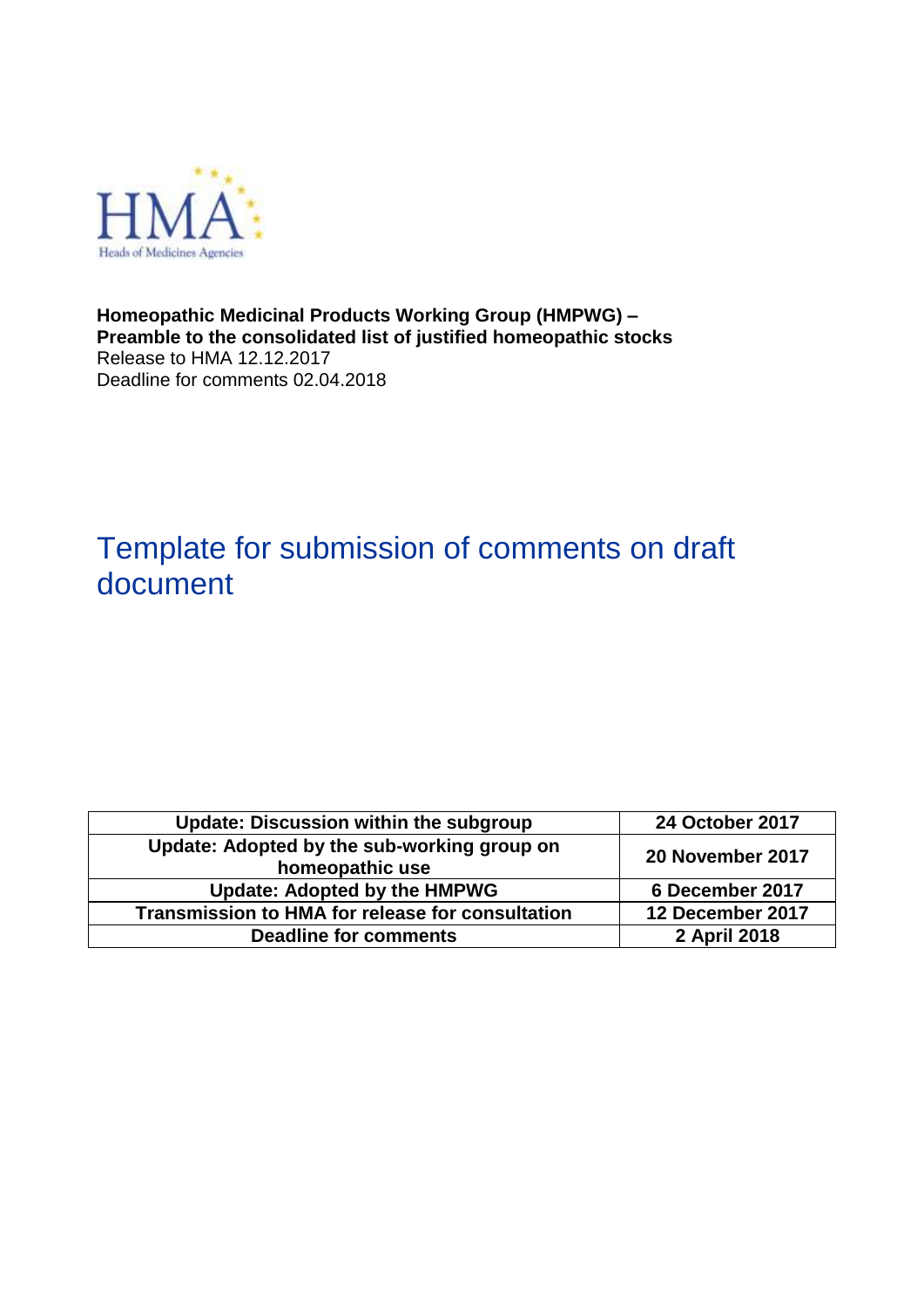# Submission of comments on draft document

## **Table 1: Origin of comments**

#### **HMPWG - Preamble to the consolidated list of justified homeopathic stocks**

released for public consultation on 12 December 2017 until 02 April 2018

| Organisation or individual               | Contact details (e-mail address, telephone number, name<br>of contact person) |
|------------------------------------------|-------------------------------------------------------------------------------|
| ECHAMP EEIG. - European Coalition on     | Rue Washington 40                                                             |
| Homeopathic and Anthroposophic Medicinal | B-1050 Brussels                                                               |
| <b>Products</b>                          | 32 2 649 94 40                                                                |
|                                          | amandine.oset@echamp.eu                                                       |

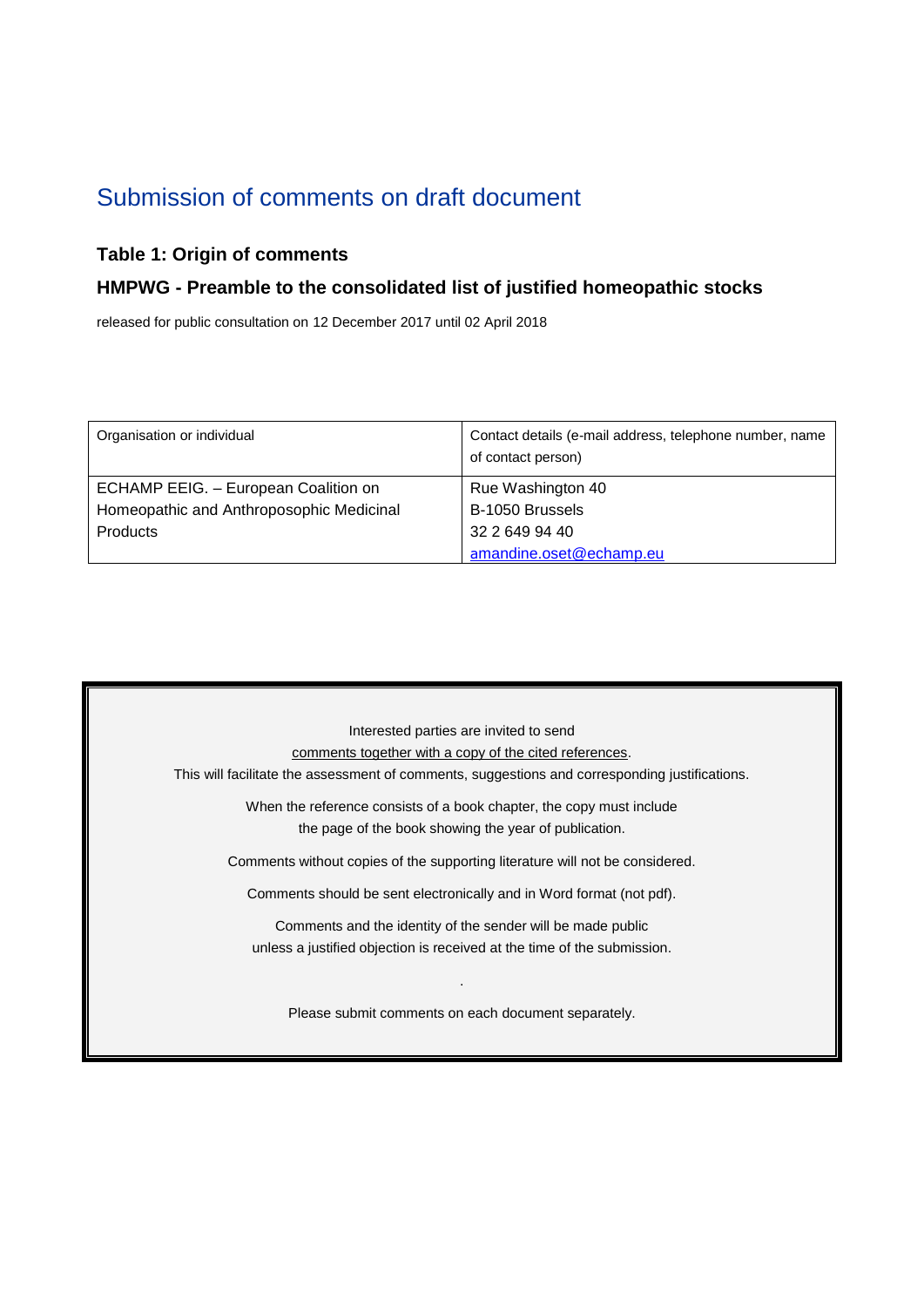# **Table 2: Comments**

## **GENERAL COMMENTS ON DRAFT DOCUMENT**

| Interested party                                                | <b>Comment and Rationale</b>                    | Outcome                                                  |  |
|-----------------------------------------------------------------|-------------------------------------------------|----------------------------------------------------------|--|
| <b>Interested</b><br>Party to insert<br>its name or<br>acronym. | Interested Party to insert one comment per row. | Leave blank (it will be completed by the<br>Rapporteur). |  |
|                                                                 |                                                 |                                                          |  |
|                                                                 |                                                 |                                                          |  |
| Add rows as appropriate.                                        |                                                 |                                                          |  |

#### **SPECIFIC COMMENTS ON TEXT**

| Section number<br>and heading | Interested party | <b>Comment and Rationale</b>                                                                                                                                                                                                                                                                                                                                      | Outcome |
|-------------------------------|------------------|-------------------------------------------------------------------------------------------------------------------------------------------------------------------------------------------------------------------------------------------------------------------------------------------------------------------------------------------------------------------|---------|
| 1. Introduction               | <b>ECHAMP</b>    | Comment:<br>- Name of the column are not consistent.<br>Proposed change (if any): We suggest to rename the first 3<br>columns as « Ph. Eur. name », « FP name », « GHP<br>name » respectively, and add a fourth column: "Name of<br>stock without Pharmacopoeia reference". Reasoning: in<br>case the substance is not mentioned in an official<br>Pharmacopoeia. |         |
| 3. Preliminary<br>remarks     | <b>ECHAMP</b>    | Comment:<br>- Please clarify in the text (e.g. by given reference?) what is<br>meant by: "(see general practice)".                                                                                                                                                                                                                                                |         |